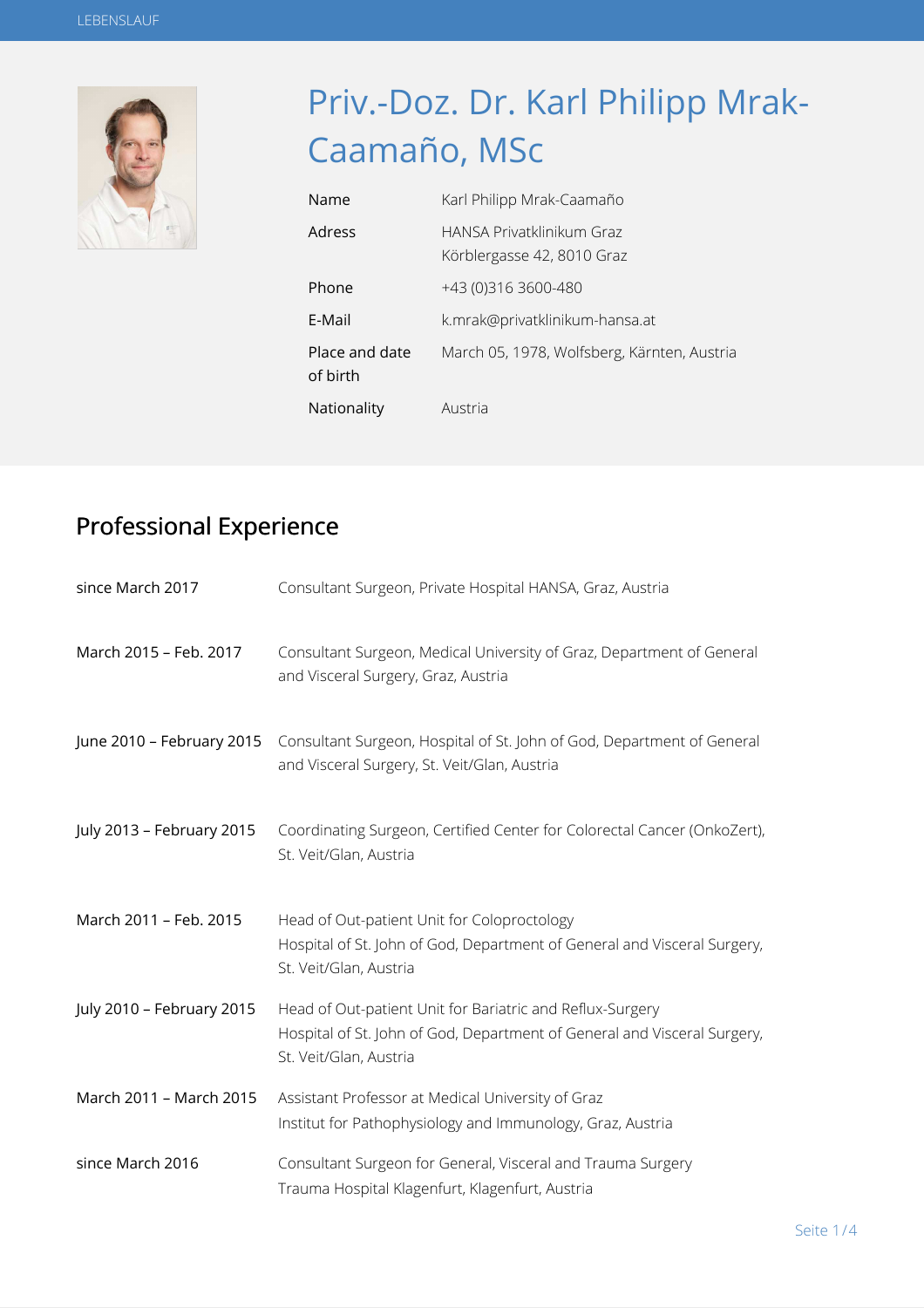| Sept. 2014 - April 2015 | Consultant Surgeon for General and Visceral Surgery |
|-------------------------|-----------------------------------------------------|
|                         | Private Clinic Maria Hilf, Klagenfurt, Austria      |

#### Education

| 2016          | Private Lecturer (Priv.-Doz.), Medical University of Graz<br>Privatdozent                 |
|---------------|-------------------------------------------------------------------------------------------|
| $2008 - 2010$ | Johannes-Kepler University Linz<br>Study: Advanced Clinical Research<br>Master of Science |
| 1996 - 2002   | Karl-Franzens University Graz<br>Study: Medicine<br>Dr. med. univ.                        |
| 1988 - 1996   | High school: Stiftsgymnasium St. Paul im Lavantal, Kärnten, Austria                       |
| 1984 - 1988   | Ground education: Grundschle St. Andrä im Lavanttal, Kärnten                              |

#### Clinical Education

| March 2015 - Feb. 2017    | Consultant Surgeon, Medical University of Graz, Department of General and<br>Visceral Surgery, Graz, Austria                  |
|---------------------------|-------------------------------------------------------------------------------------------------------------------------------|
| December 2016             | Private Lecturer (Priv.-Doz.), Medical University of Graz                                                                     |
| June 2012                 | Diploma for Visceral Surgery                                                                                                  |
| June 2010 - February 2015 | Consultant Surgeon, Hospital of St. John of God, Department of General and<br>Visceral Surgery, St. Veit/Glan, Austria        |
| June 2010                 | Diploma for General Surgery                                                                                                   |
| January 2008 - May 2010   | Resident, Hospital of St. John of God, Department of General and Visceral<br>Surgery, St. Veit/Glan, Austria                  |
| January 2007 - Dez. 2007  | Resident, Charité Campus Buch, Robert-Rössle-Klinik, Department for General<br>Surgery and Surgical Oncology, Berlin, Germany |
| Nov. 2003 - Dez. 2006     | Resident, Hospital of St. John of God, Department of General and Visceral<br>Surgery, St. Veit/Glan, Austria                  |
| March 2003 - Sep. 2003    | General Doctor, Military Hospital Klagenfurt, Khevenhüller Kaserne, Klagenfurt,<br>Austria                                    |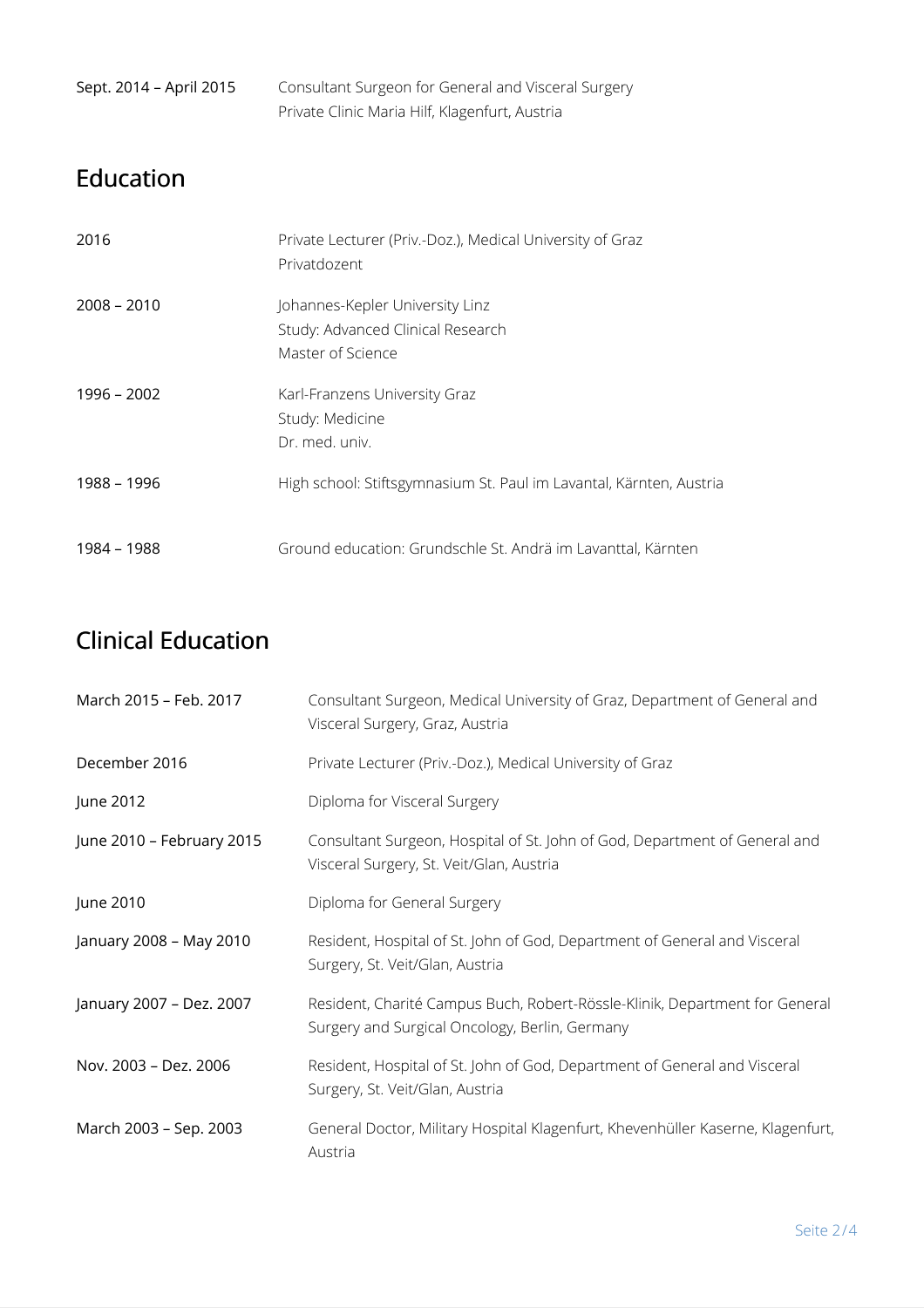## Educational Diplomas

| 09/2014 | DFP-Diplom, Austrian Medical Chamber |
|---------|--------------------------------------|
| 09/2011 | DFP-Diplom, Austrian Medical Chamber |

#### Languages

German, English, Italian, Spain

## Surgical Education and Courses

| 03/2017 | Emergency Surgery Course (ESC), Trainer at the Wet lab hands-on training,<br>Section for Surgical Research, Medical University of Graz, Austria |
|---------|-------------------------------------------------------------------------------------------------------------------------------------------------|
| 01/2017 | Training in Larscopic Surgery, Medical University of Graz, Austria                                                                              |
| 03/2016 | Emergency Surgery Course (ECS), Section for Surgical Research, Medical<br>University of Graz, Austria                                           |
| 10/2015 | Worksho-Teacher: Training in Laparoscopic Surgery, Postgraduate School,<br>Medical University of Graz, Austria                                  |
| 09/2015 | Workshop on Visceral Trauma - Definitive Surgical Trauma Care - DSTS,<br>Postgraduate School, Medical University of Graz, Austria               |
| 06/2015 | Workshop-Teacher: Training in Laparoscopic Surgery, Postgraduate School,<br>Medical University of Graz, Österreich                              |
| 05/2015 | Blutstillung - Hands-on Veriset, Postgraduate School, Medical University of Graz,<br>Austria                                                    |
| 05/2015 | Laparoscopic Colorectal Surgery, LAFCO, Linz, Austria                                                                                           |
| 10/2014 | Laparoscopic Digestive Surgery Advanced Course, IRCAD-France, Strasbourg,<br>France                                                             |
| 05/2013 | Standards in hepatobiliary Surgery, University Clinic f Graz, General Surgery,<br>Graz, Austria                                                 |
| 12/2012 | Innovations in Visceral Surgery, AKH Linz, Austria                                                                                              |
| 10/2012 | Metabolic Surgery - Gastric Byass and Sleeve Gastrectomy, Uni Innsbruck,<br>Austria                                                             |
| 06/2012 | Abdominal Wall Repair Masterclass. Covidien Elancourt Training Center, Paris                                                                    |
| 03/2012 | Interventionelle endoskopische Endo-Barrier Therapie, Bad Saarow, Berlin,<br>Germany                                                            |